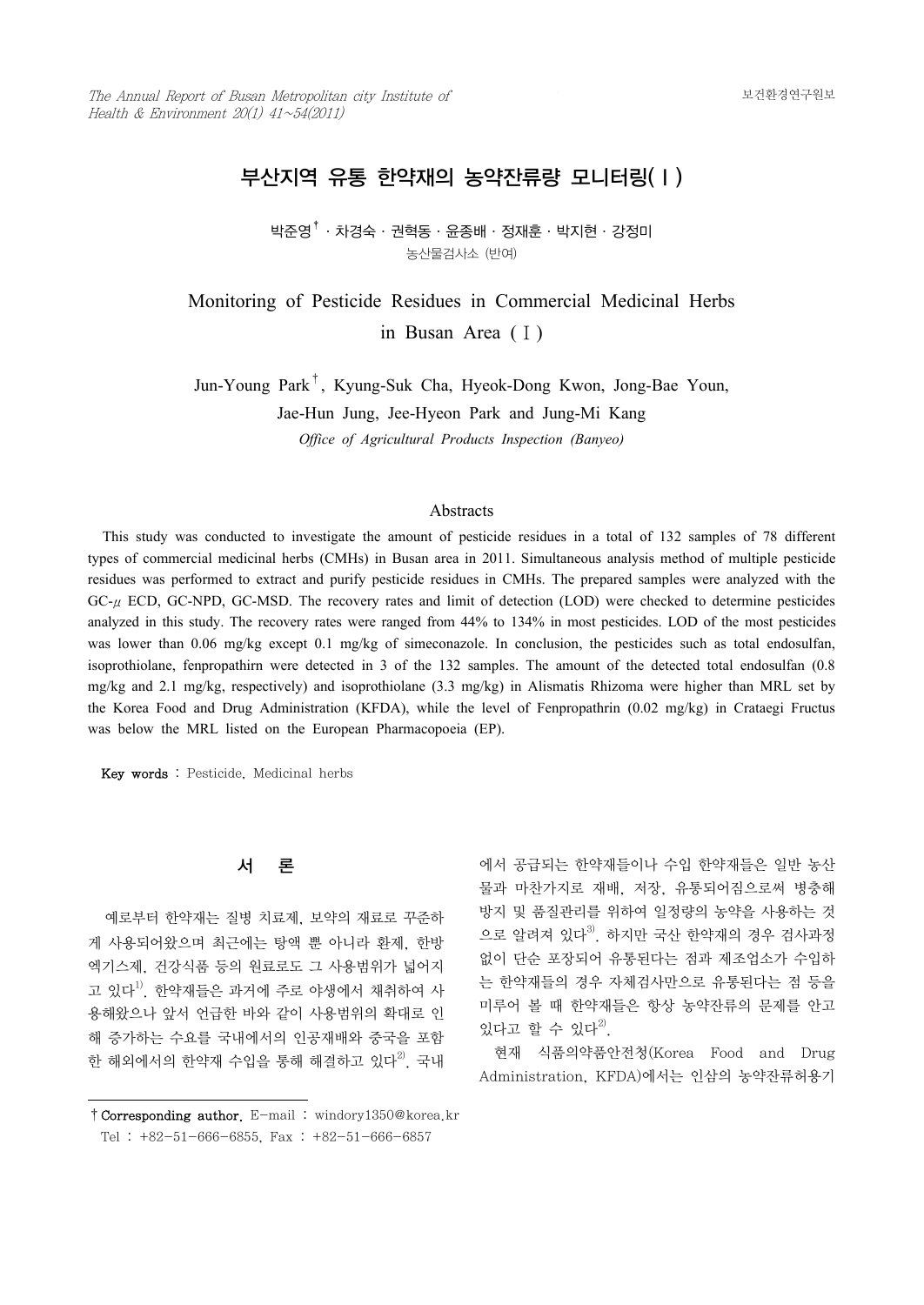준(Pesticide maximum residue limit, MRL)을 따르도 록 되어 있는 인삼 및 인삼가공품들과 식품으로도 사용이 잦아 농산물의 농약잔류허용기준을 따르도록 되어있는 갱 미 등 31가지의 품목들을 제외하고 40여 품목의 한약재에 서 각각의 품목마다 4종~25여종의 농약에 대해서만 잔류 허용기준을 설정하고 있다<sup>4)</sup>. 만약 기준이 설정되지 않은 농약의 검출 시에는 유럽약전(European Pharmacopoeia, EP)에 등재된 "Pesticide residues" 항의 기준을 따르거 나 일일 섭취허용량(Acceptable daily intake, ADI), 평 균체중, 일일 복용량(Maximum daily dose, MDD)을 바 탕으로 하여 기준을 산출하는 등 한약재 사용량의 증가추 세나 사용빈도가 가장 높다는 것을 고려하더라도 인삼에만 40여종의 농약의 잔류기준이 설정되어 있는 것을 감안할 때 여타 한약재들의 농약 안전기준은 미미한 실정이다. 따 라서 현재 한약재에 사용되고 있는 농약들의 잔류수준에 맞는 적절한 기준 설정이 필요하다고 사료된다.<sup>4),5)</sup>.

 한약재에 대한 농약의 잔류검사는 안전성 평가를 위한 기준이 되기 때문에 한약재의 종류와 농약의 종류에 따른 분석법이 확립되어 있어야 한다 $^{6}$ . 현재 식품의약품안전청 에서는 생약 등의 잔류․오염물질 기준 및 시험방법을 통하 여 한약재 중 잔류하는 농약의 분석방법 등을 고시하였 다. 그 중 가스크로마토그래피(Gas chromatography, GC)를 이용하여 41종의 농약을 분석할 수 있는 다성분 분석법(Multi-residue analysis method)은 물리화학적 으로 유사한 다수의 대상농약을 그룹화하여 분석을 수행 하게 되는데 분석법에 적용될 수 있는 대상성분의 범위 또한 광범위하여 추가적인 농약항목 분석이 요구될 때 먼 저 고려해 볼만한 분석법이다. 하지만 추가적으로 분석하 게 될 농약의 분석 신뢰성 확보를 위해서는 농업진흥청 (Rural development administration, RDA)의 잔류성 시험의 기준 및 방법 중 농약분석법의 적합성 기준인 검 출한계(Limit of detection, LOD) 0.05 mg/kg 이하, 회수율(Recovery rate) 70% 이상, % RSD (% relative standrad deviation) 10% 이내 등을 만족시켜야한다".<br>한편 한약재들 중 일부는 농산물과 달리 다양한 성분의 물질들을 포함하고 있어 한약재로부터 농약성분을 추출,

분리하기가 쉽지 않고 한약재 중의 천연물질을 농약으로 오인할 가능성이 존재한다6). 따라서 적절한 개별성분 분 석법(Individual-residue analysis method)의 병행, 질 량분석기(GC/mass spectrometry, GC/MS)를 통한 해 당 농약성분을 확인하는 과정, 농약성분의 머무름 특성이 상이한 2가지 이상의 칼럼을 사용한 머무름 시간 (Retention time, RT)의 재확인 과정 등 분석의 신뢰성 을 높일 수 있는 추가적인 과정이 요구될 때도 있다<sup>8)</sup>.

 본 연구에서는 생약 등의 잔류․오염물질 기준 및 방법의 다성분 분석법을 이용하여 GC로 분석될 수 있는 41종 농 약과 더불어 추가적으로 77종의 농약들을 대상으로 회수 율 및 검출한계를 조사하여 다성분 분석법으로 분석이 적 합한 농약 113종을 선정하였다. 이어서 2011년 1월~12 월까지 부산지역에서 유통되고 있는 78품목 132건의 한 약재들에 대해 113종의 농약 잔류수준을 조사, 평가하여 안전한 한약재 관리를 위한 기초자료로서 활용함과 동시 에 한약재 중 잔류허용기준이 설정되어 있지 않은 농약에 대해서는 잔류안전기준 마련의 근거를 제시하고자 한다.

#### 재료 및 방법

#### 시료, 시약 및 기구

 한약재는 2011년 1월부터 12월까지 부산지역에서 유 통되는 한약재 132건(78품목)을 시료로 사용하였다. 132 건의 한약재 원산지별 검사현황 및 검사건수는 table 1과 같다. 118종의 농약 표준품은 Dr.Ehrenstofer GmbH (Germany), AccuStandard (U.S.A) 및 Wako (Japan) 의 제품을 사용하였다. 분석대상농약은 해당 검출기 및 농약들 간의 머무름시간을 고려하여 8개의 그룹으로 나누 어 분석하였다(Table 2, Fig. 2, Fig. 3). 추출 및 정제용 매는 잔류농약용 acetone, n-hexane, dichlormethan (Merck Co.)를 사용하였고, GC 분석을 위한 시료의 정 제과정에서는 florisil cartridge (Waters, U.S.A.)를 사 용하였다.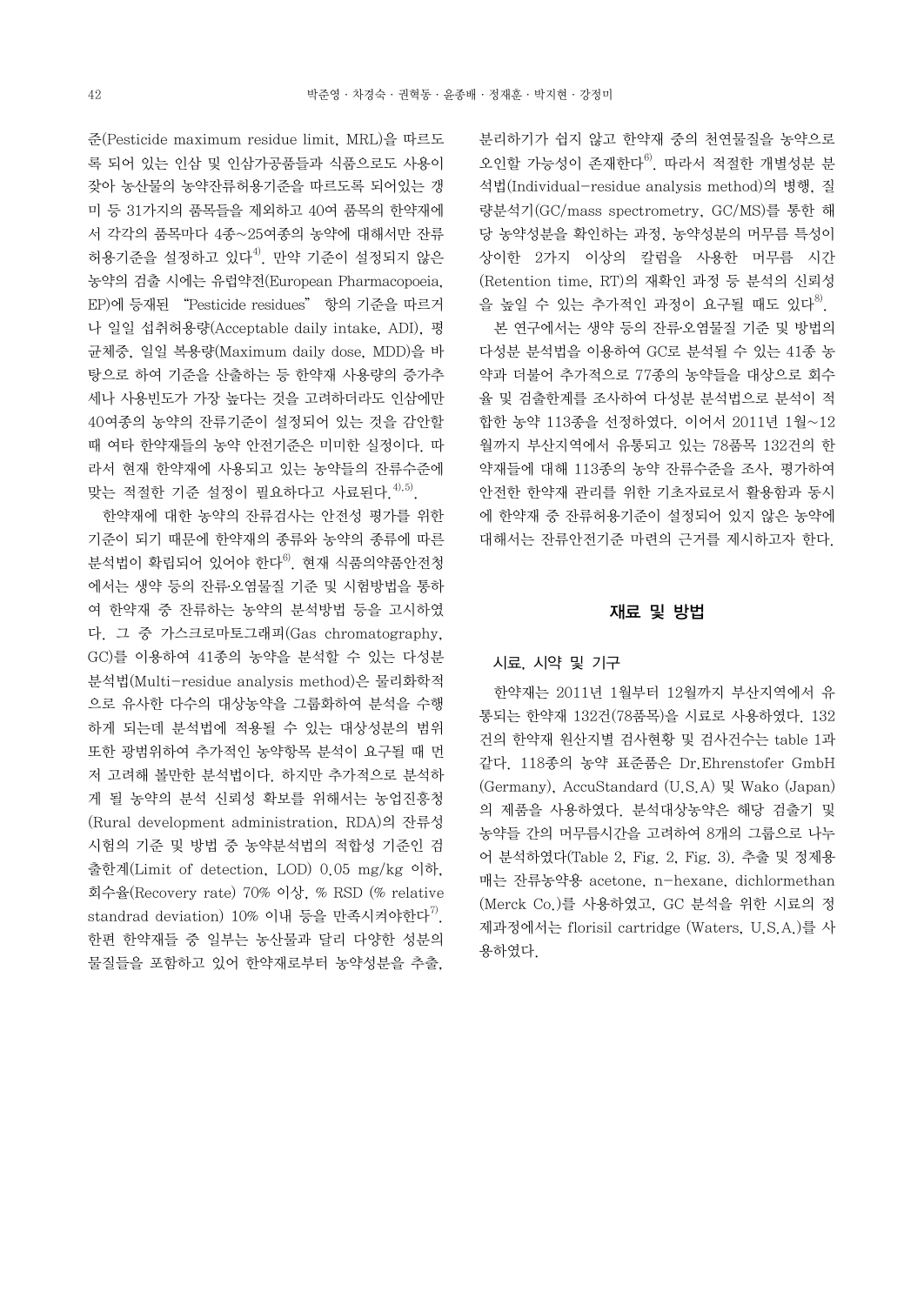| Korean name     | Scientific name                             | Domestic<br>product | Imported<br>product |
|-----------------|---------------------------------------------|---------------------|---------------------|
| Back-chul       | Atractylodes macrocephala koidzumi          | 1                   | 2                   |
| Gil-kyoung      | Platycodonis Radix                          | $\overline{2}$      |                     |
| Dang-gwi        | Angelicae Gigantis Radix                    | $\mathbf{1}$        |                     |
| Gam-cho         | Glycyrrhizae Radix et Rhizoma               |                     | 3                   |
| $Gu-gi-za$      | Lycii Fructus                               | $\mathbf{1}$        | 1                   |
| San-su-yu       | Corni Fructus                               | $\overline{2}$      | $\mathbf{1}$        |
| Dang-sam        | Codonopsis Pilosulae Radix                  |                     | 1                   |
| $Mok-gwa$       | Chaenomelis                                 | $\mathbf{1}$        |                     |
| Gyeol-myeong-za | Cassiae Semen                               | $\overline{2}$      | 1                   |
| Baek-pyeon-du   | Dolichoris Semen                            |                     | $\overline{2}$      |
| Mae-kmun-dong   | Liriopis Tuber                              | $\mathbf{3}$        |                     |
| Kang-hwal       | Osterici Radix                              | 1                   | $\mathbf{1}$        |
| Gu-maek         | Dianthi Herba                               | $\mathbf{1}$        |                     |
| Gwal-luin       | Trichosanthis Semen                         |                     | $\mathbf{1}$        |
| Gal-gun         | Puerariae Radix                             | $\mathbf{1}$        | 3                   |
| $Do-in$         | Persicae Semen                              |                     | 3                   |
| Bang-pung       | Saposhnikoviae Radix                        | 1                   | $\overline{2}$      |
| $U$ -sul        | Achyranthis Radix                           | $\mathbf{1}$        | $\overline{2}$      |
| $Si-ho$         | Bupleuri Radix                              |                     | $\overline{4}$      |
| Hong-hwa        | Carthami Flos                               |                     | 3                   |
| Cheon-gung      | Cnidii Rhizoma                              | 3                   |                     |
| Chang-chul      | Atractylodis Rhizoma                        |                     | 2                   |
| $O-su-yu$       | Evodiae Fructus                             |                     | $\mathbf{2}$        |
| Chang-i-za      | Xanthii Fructus                             |                     | 3                   |
| $Gi$ -mo        | Anemarrhenae                                | $\mathbf{1}$        | $\mathbf{2}$        |
| Won-gi          | Polygalae Radix                             |                     | $\overline{2}$      |
| Taek-sa         | Alismatis Rhizoma                           | $\sqrt{2}$          |                     |
| San-yak         | Dioscoreae Rhizoma                          | $\overline{2}$      |                     |
| Seok-chang-po   | Acori Gramineri Rhizoma                     | $\mathbf{1}$        | $\rm 3$             |
| Gak-yak         | Paeoniae Radix                              | $\overline{2}$      | $\overline{2}$      |
| Sang-yeop       | Mori Folium                                 | $\mathbf{1}$        |                     |
| $Gi-sil$        | Ponciri Fructus                             | 1                   | 1                   |
| Hyang-bu-za     | Cyperi Rhizoma                              | 1                   |                     |
| Pae-mo          | Fritillariae Pallidiflorae Bulbus           |                     | 1                   |
| Mok-hwang       | Aucklandiae Radix                           |                     | $\mathbf{2}$        |
| Gi-gak          | Aurantii Fructus Immaturus                  |                     | 1                   |
| $Chi$ -za       | Gardeniae Fructus                           |                     | $\mathbf{2}$        |
| So-mok          | Caesalpiniae Lignum                         |                     | $\mathbf{2}$        |
| $O-ga-pi$       |                                             |                     | $\overline{2}$      |
|                 | Acanthopanax Root Bark<br>Foeniculi Fructus |                     | 3                   |
| Hwi-hyang       |                                             |                     |                     |
| Hu-bak          | Magnoliae Cortex                            |                     | $\mathbf{1}$        |
| $Sin-gok$       | Massa Medicata Fermentata                   | 1                   | $\mathbf{1}$        |
| Cha-jeon-za     | Plantaginis Semen                           |                     | $\mathbf{1}$        |
| Bin-rang-za     | Arecae Semen                                |                     | 1                   |
| Nae-bo-kza      | Raphani Semen                               |                     | $\overline{2}$      |

Table 1. The list of commercial herbal medicines used in this study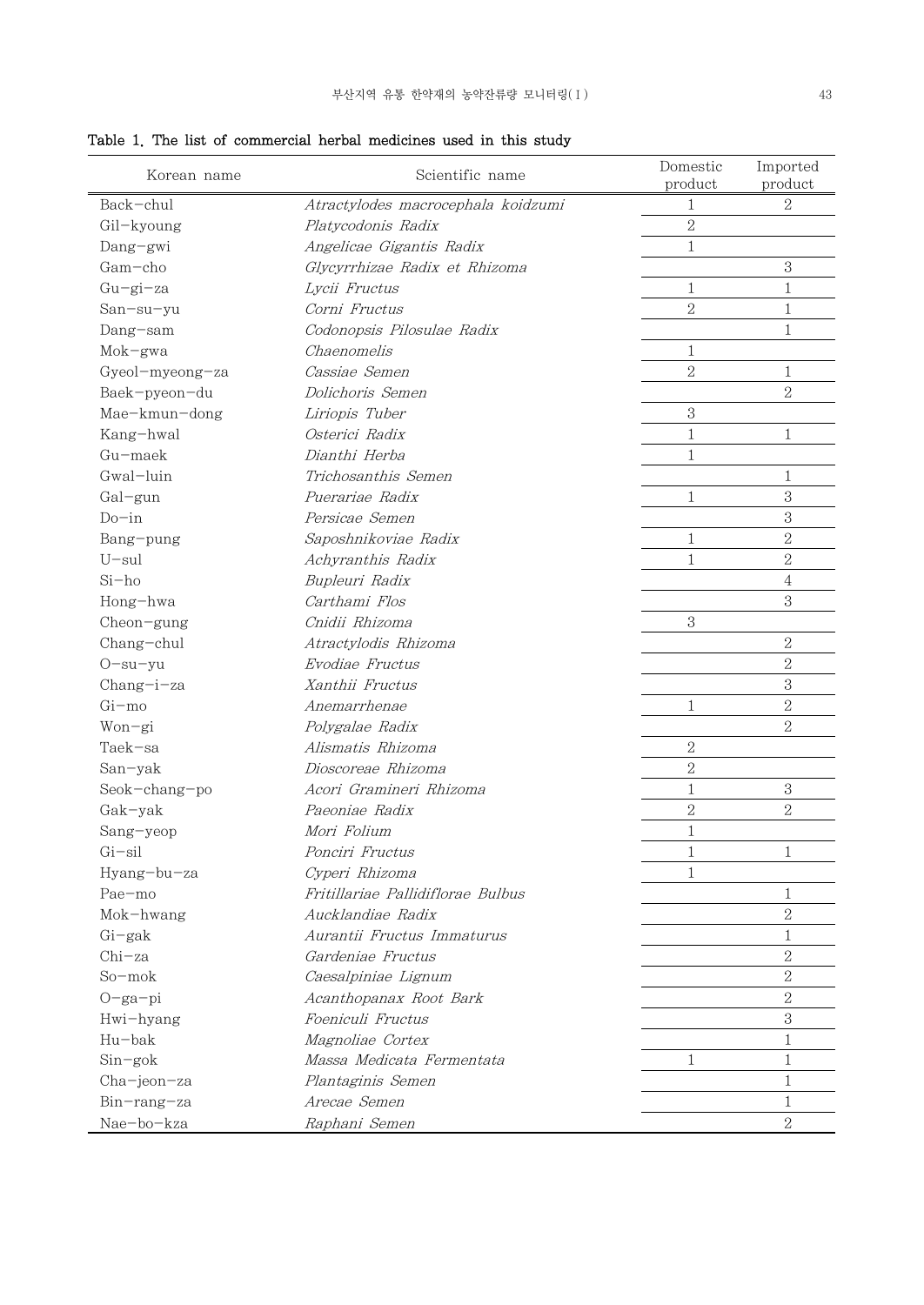| Scientific name<br>Korean name |                                   | Domestic<br>product | Imported<br>product |
|--------------------------------|-----------------------------------|---------------------|---------------------|
| Gwang-gwak-hyang               | Pogostemonis Herba                |                     | $\mathbf{1}$        |
| $San-sa$                       | Crataegi Fructus                  |                     | 1                   |
| Gwak-hyang                     | Agastachis Herba                  |                     | 1                   |
| Bong-chul                      | Curcuma zedoaria                  |                     | 1                   |
| Sin-i-hwa                      |                                   |                     | 1                   |
| $Bu$ -za                       | Aconiti Lateralis Radix Preparata |                     | 1                   |
| Nam-sung                       | Arisaematis Rhizoma               |                     | 1                   |
| Man-hyung-za                   | Viticis Fructus                   |                     | $\mathbf{1}$        |
| Bok-bun-za                     | Rubi Fructus                      |                     | $\mathbf{1}$        |
| $Sa$ -in                       | Amomi Fructus                     |                     | $\mathbf{1}$        |
| Yun-za-yuk                     | Nelumbinis Semen                  |                     | $\mathbf{1}$        |
| U-myang-gwak                   | Epimedii Herba                    |                     | $\mathbf{1}$        |
| Bak-bu-gun                     | Stemonae Radix                    |                     | 1                   |
| $Mak-a$                        | Hordei Fructus Germinatus         | $\mathbf{1}$        |                     |
| $Suk-gok$                      | Dendrobii Herba                   |                     | 1                   |
| Gul-pae-mo                     | Fritillariae Thunbergii Bulbus    |                     | $\mathbf{1}$        |
| Suk-gi-hwang                   | Rehmanniae Radix Preparata        |                     | 1                   |
| $To$ -sa-za                    | Cuscutae Semen                    |                     | $\mathbf{1}$        |
| Gang-hwang                     | Curcumae Longae Rhizoma           |                     | 1                   |
| Mok-dan-py                     | Moutan Cortex Radicis             |                     | $\mathbf{1}$        |
| Baek-ji                        | Angelicae Dahuicae Radix          |                     | $\mathbf{1}$        |
| Ban-ha                         | Pinelliae Tuber                   |                     | $\mathbf{1}$        |
| Hwang-gi                       | Astragali Radix                   |                     | 1                   |
| $O$ -mi-za                     | Schisandrae                       |                     | $1\,$               |
| Pil-bal                        | Piperis Longi Fructus             |                     | 1                   |
| Chun-mun-dong                  | Asparagi Tuber                    |                     | $\mathbf{1}$        |
| Bok-ryoung                     | Hoelen                            |                     | 1                   |
| $Ul-gum$                       | Curcumae longe Radix              |                     | 1                   |
| Chun-nam-sung                  | Arisaematis Rhizoma               | $\mathbf{1}$        |                     |
| Hae-dong-py                    | Kalopanacis Cortex                | $\mathbf{1}$        |                     |
| Mok-dong                       | Akebiae Caulis                    | $\mathbf{1}$        |                     |
| Sa-sam                         | Adenophorae Radix                 | $\mathbf{1}$        |                     |
| San-zo-in                      | Zizyphi Semen                     |                     | 1                   |
|                                | Total                             | 38                  | 94                  |

## Table 1. The list of commercial herbal medicines used in this study (continued)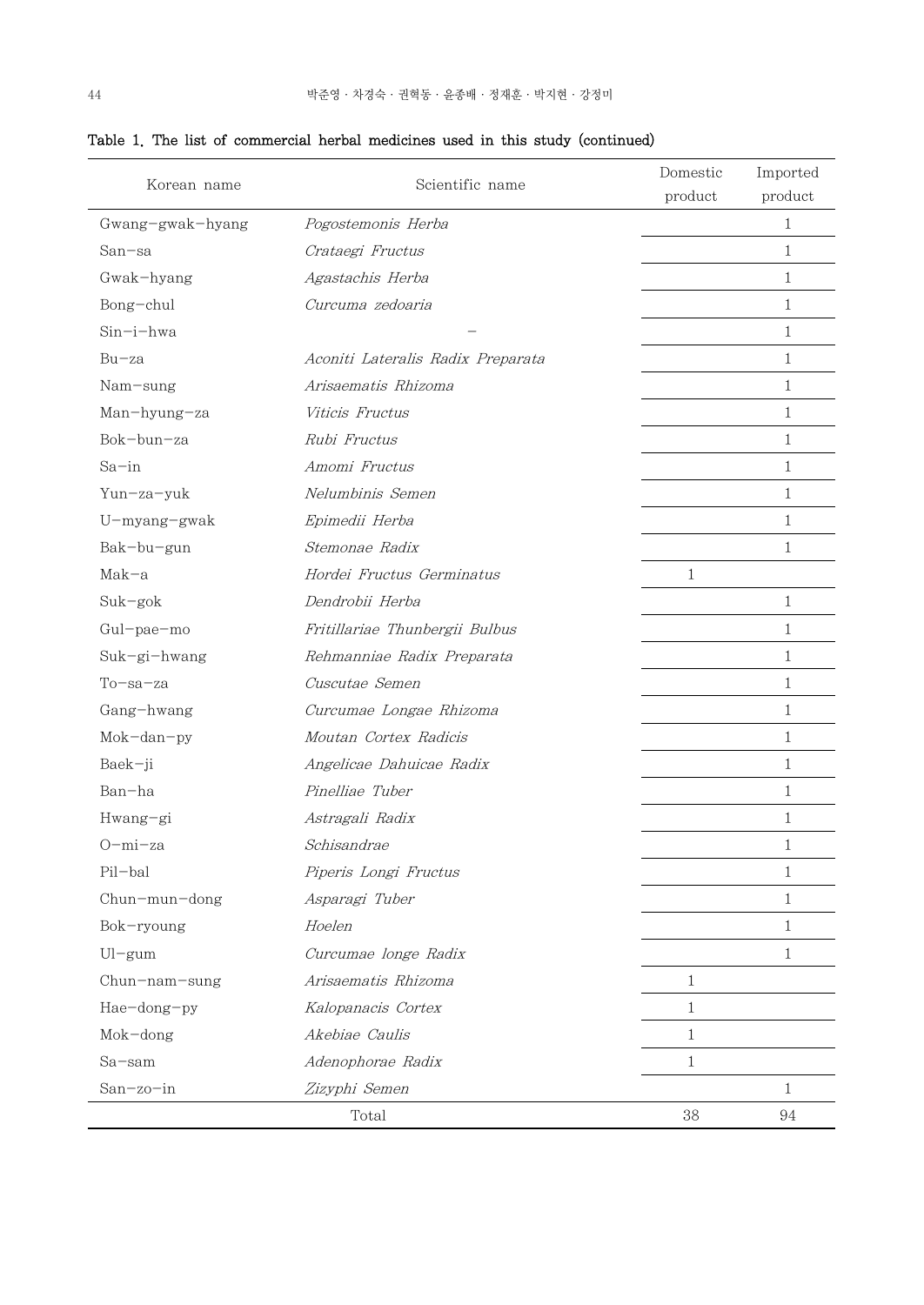Table 2. Selected pesticides list for this study

| Group             | Pesticide                                                                                                                                                                                                                                                                                                                                                                    |
|-------------------|------------------------------------------------------------------------------------------------------------------------------------------------------------------------------------------------------------------------------------------------------------------------------------------------------------------------------------------------------------------------------|
| $Group-1$<br>(18) | Nitrapyrin, Dimethylvinphos, $\beta$ -BHC, $\delta$ -BHC, Chlorpyrifos-methyl, Dithiopyr, aldrin,<br>Penconazole, Folpet, Paclobutrazole, DDE-PP, Endrin, DDD-PP, DDT-OP, DDT-PP,<br>Captafol, Phosmet, Tetradifon, Mefenacet, Pyrazophos, Cypermethrin, Pyrimidifen                                                                                                         |
| $Group-2$<br>(24) | Ethoprophos, $\alpha$ -BHC, Dicloran, $\gamma$ -BHC, Tefluthrin, Vinclozolin,<br>Propisochlor, Bromacil, Mlathion, Tiadimefon, Heptachlor-epoxide,<br>Phenthoate, Triflumizole, $\alpha$ -endosulfan, Futolanil, Dieldrin, Thifluzamid, Cyflufenamid,<br>$\beta$ -endosulfan, Iprodione, Ofurace, Endosulfan-sulfate, EPN, Fenamidone, Phosalone,<br>Acrinathrin, Permethrin |
| $Group-3$<br>(18) | Dimethoate, Quintozene, Diazinon, Simeconazole, Fenitrothion, Thiazopyr, Dicofol,<br>Pendimethalin, Zoximde, Chinomethionat, Myclobutanil, Cyproconazole, Chlorbenzilate,<br>Nonachlor, Fluazinam, Nuarimol, Bifenthrin, Fenvalerate,                                                                                                                                        |
| $Group-4$<br>(17) | Terbutylazine, Chlorothalonil, Tolclofos-methyl, Chlorpyrifos, Fthalide, Procymidone,<br>Methidathion, Profenofos, Kresoxim-methyl, Diniconazole, Edifenphos, Bromopropylate,<br>Methoxychlor, Indanofan, Cyhalothrin, Prochloraz, Deltamethrin                                                                                                                              |
| $Group-5$<br>(19) | Thiometon, Probenazole, Tebupirimfos, Dimethenamid, Parathion-methyl.<br>Heptachlor, Parathion, Tolyfluanid, Mecarbam, Dimepiperate, Fenoxanil,<br>Isoprothiolane, Chlorfenapyr, Ethion, Carbophenothion, Fenprophthrin,<br>Azinphos-methyl, Fenarimol, Pyridalyl                                                                                                            |
| $Group-6$<br>(7)  | Isazofos, Pirimicarb, Pirimiphos-methyl, Fipronil, Fludioxonil, Triazophos, Etoxazole,                                                                                                                                                                                                                                                                                       |
| $Group-7$<br>(7)  | Fenobucarb, Cadusafos, Iprobenfos, Esprocarb, Diphenamid, Cyprodinil, Mepronil,                                                                                                                                                                                                                                                                                              |
| $Group-8$<br>(8)  | Molinate, Diphenylamine, Diethofencarb, Pirimiphos-ethyl, Isofenphos,<br>Prothiofos, Fenoxycarb, Anilofos                                                                                                                                                                                                                                                                    |

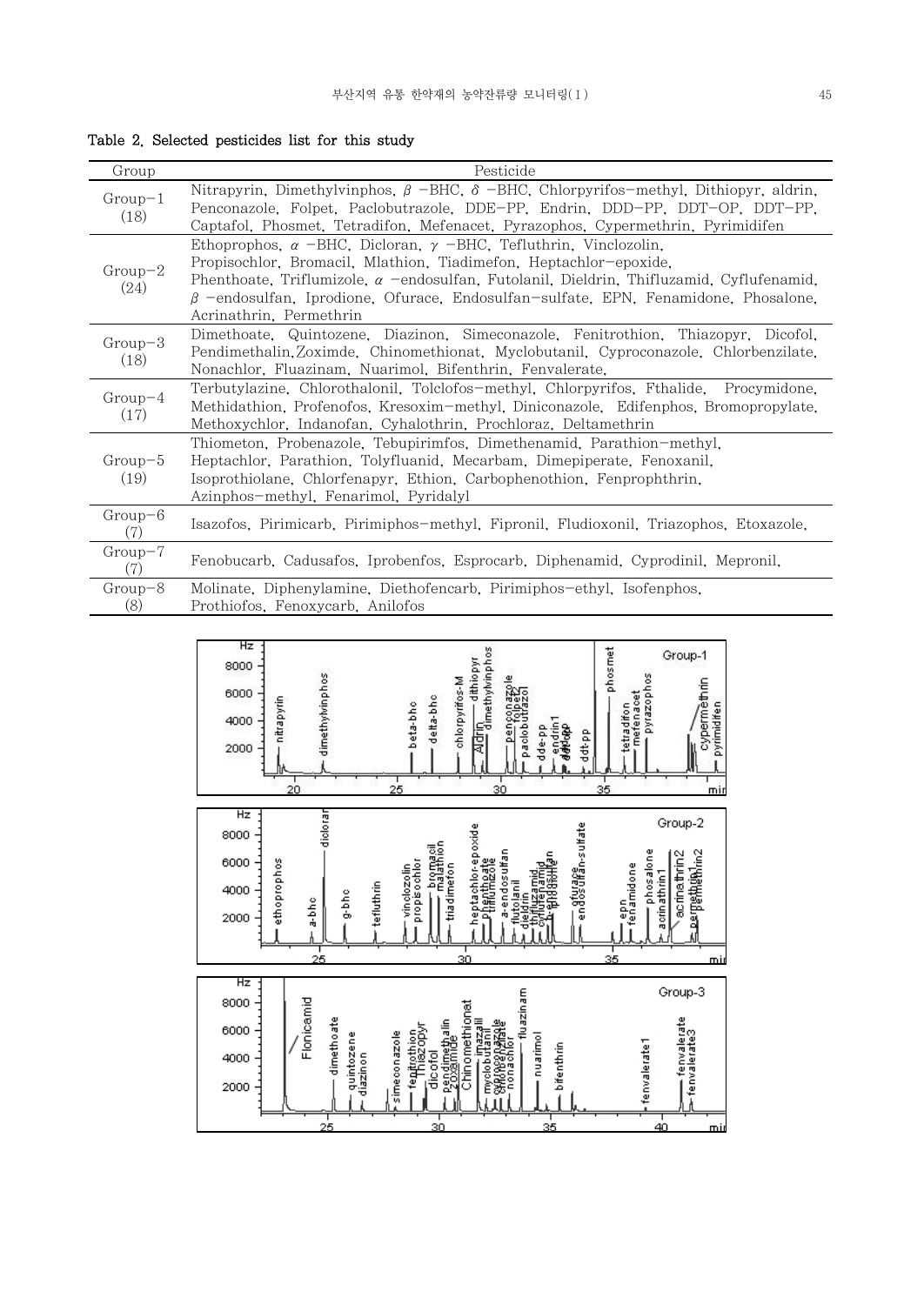

Fig. 2. Chromatograms of pesticide standard mixture (Group- $1 \sim 5$ ) by GC/ECD.



Fig. 3. Chromatograms of pesticide standard mixture (Group-6~8) by GC/NPD.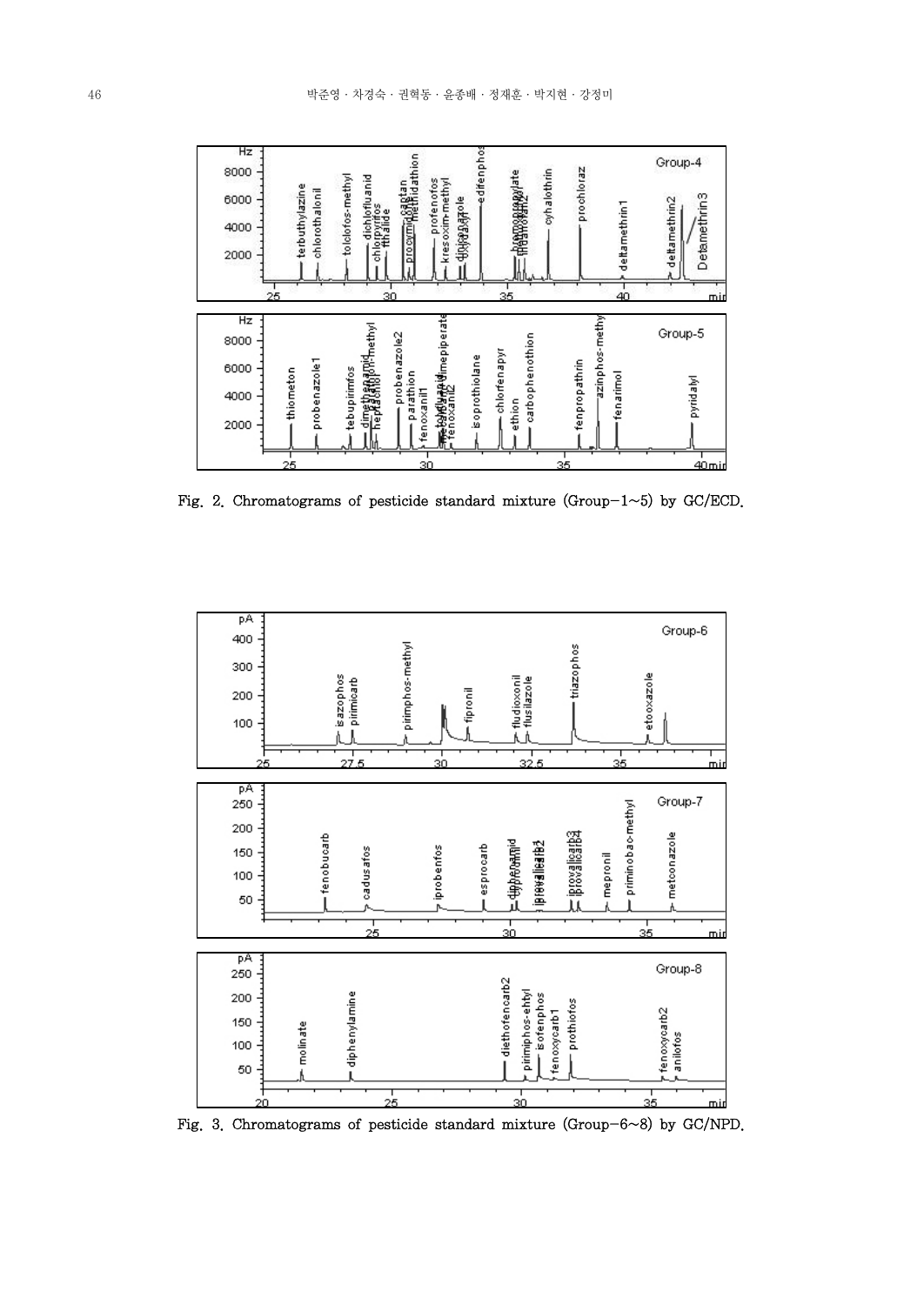|                | $\mathrm{GC}/\mu$ ECD                                                                                                                                                                                                                                                                     | GC/NPD        | GC/MSD                                              |  |
|----------------|-------------------------------------------------------------------------------------------------------------------------------------------------------------------------------------------------------------------------------------------------------------------------------------------|---------------|-----------------------------------------------------|--|
| Instrument     | Agilent 6890N                                                                                                                                                                                                                                                                             |               | Agilent 6890N GC/5973i                              |  |
| Column         | HP-5, DB-17 (30 m×0.25 m×0.25 $\mu$ m)                                                                                                                                                                                                                                                    |               | HP-5MS(30 m $\times$ 0.25 mm $\times$ 0.25 $\mu$ m) |  |
| Inlet temp.    | $260^\circ$ C                                                                                                                                                                                                                                                                             |               | $250^\circ$                                         |  |
| Column flow    | $1.0 \text{ mL/min}(N_2)$                                                                                                                                                                                                                                                                 |               | $1.0 \text{ mL/min(He)}$                            |  |
| Injection vol. | $1 \mu L$                                                                                                                                                                                                                                                                                 | $3 \mu L$     | Source : $230\textdegree$                           |  |
| Det. temp.     | $325^{\circ}$ C                                                                                                                                                                                                                                                                           | $280^\circ$ C | Quad.: $150^{\circ}$                                |  |
| Split ratio    | 30:1                                                                                                                                                                                                                                                                                      | splitless     | splitless                                           |  |
| Oven           | $80\degree (2 \text{ min hold}) \rightarrow 5\degree (7 \text{ min} \rightarrow 120\degree (5 \text{ min hold}) \rightarrow 7\degree (7 \text{ min} \rightarrow 250\degree (0 \text{ min hold})$<br>$\rightarrow$ 7°C / min $\rightarrow$ 280°C(10 min hold) Post run: 290°C (5 min hold) |               |                                                     |  |

Table 3. Analytical condition for 118 pesticides

## 분석조건

 $\text{GC}/\mu$  ECD  $(\text{GC}/\mu)$  Electron Capture Detector), GC/NPD (GC/Nitrogen Phosphorous Detector), GC/MSD (GC/Mass Spectrometry Detector)의 분석 조건은 table 3에 나타내었다. GC의 검출기는 농약 표준 품의 화학적 특성을 고려하여 ECD, NPD를 선정하였고 각각의 검출기에 대해 극성(polarity)이 상이한 2가지의 column (DB-17, HP-5)을 사용하였다.  $\text{GC}/\mu$  ECD, GC/NPD에서 검출된 농약성분은 GC/MSD를 통해 성분 확인을 하였다.



## Fig. 1. A scheme for multi-residue analysis of pesticides.

## 시험방법

 시료 약 500 g을 잘 분쇄하여 약 5 g을 달아 물 40 mL 을 넣고 4시간 방치 후 생약 등의 잔류농약 시험방법 [1] 을 사용하여 Fig.1과 같은 과정으로 전처리하여 얻은 시 험용액을 GC/μECD 및 GC-NPD이용하여 분석하였다.

#### 분석법의 회수율

 본 연구에서 적용한 분석방법의 정확도(accuracy) 및 정밀도(precision)를 측정하기 위해 회수율 실험을 수행 하였다. 먼저 잔류농약이 검출되지 않은 애호박에 LOD의 2.5~12배 범위의 118종 농약 표준용액을 첨가한 후 Fig.1에 따라 3회 반복 분석하여 회수율을 측정하였다.

#### 분석법의 검출한계 측정

 118종의 농약 표준용액을 농도별로 제조하여 시료에 첨가하고 Fig.1에 따라 전처리 과정을 거쳐 시료를 기기 분석한 후 첨가된 농약들의 농도와 peak의 면적을 기준 으로 하여 표준검량선을 작성하였다. 이어서 표준검량선 과 농약표준품 농도별 실제 신호치들에 대한 표준편차를 구한 후 표준편차와 검량선의 기울기에 근거하는 방법에 따라 식(1)에 따라 검출한계를 구하였다.

LOD=3.3 \* σ / m (1) (σ: 표준편차 m: 검량선의 기울기)

#### 결과 및 고찰

### 분석법의 회수율

본 연구에서 사용한 다성분 분석방법의 정확성과 재현성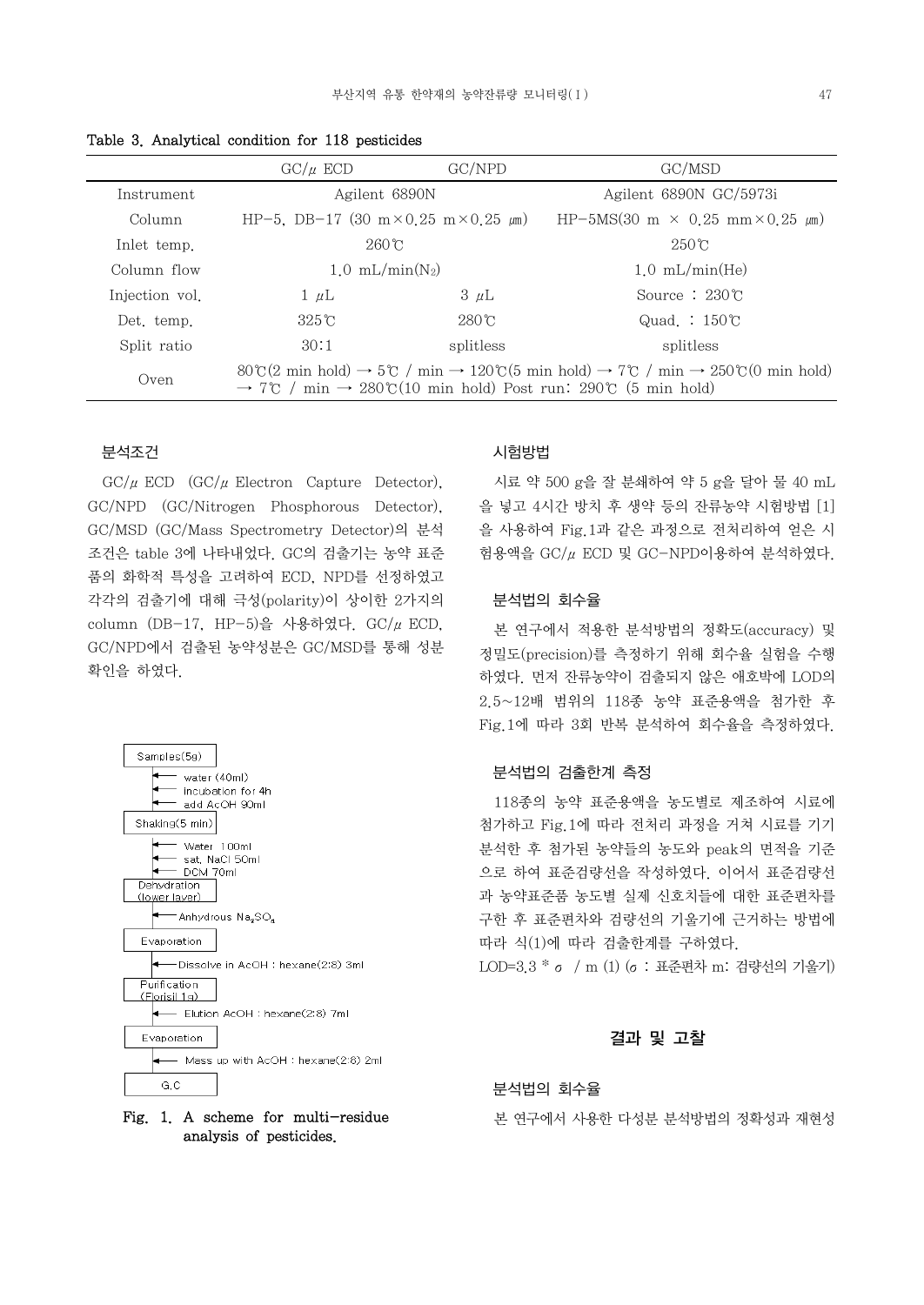의 척도인 정확도와 정밀도를 측정하기 위해 회수율 실험 을 수행하였다. 정확도는 회수율(%)을 통해 측정하였고 정 밀도는 회수율간의 % 상대표준편차를 통해 구하여 table 4, 5에 나타내었다. 회수율 실험은 Fig.1에 따라 수행하면 서 정제과정에서는 생약 등의 잔류·오염물질 기준 및 방 법에서 사용되는 용출용매인 hexan:dichloromethane: acetone (50:48.5:1.5)과 농산물에서 다종농약다성분 분 석법에서 사용하고 있는 hexan:acetone (80:20)등 두 가 지의 용출용매를 선정하여 회수율을 비교하였다. 그 결과 hexan:dichloromethane:acetone 조합을 사용하여 용 출하였을 때 bromacil, nuarimol, prochloraz, cyproconazole, myclobutanil, ofurace, penconazole, simeconazole, triflumizole, paclobutrazole, diniconazole, captafol, chlorothalonil, dimethoate, tolyfluanid, folpet 등 16종 농약들의 회수율이 저조하였다(not shown). 하지만 hexan:acetone조합을 선택하여 회수율을 측정했을 때는 bromacil, nuarimol, cyproconazole, myclobutanil, ofurace, penconazole, simeconazole, triflumizole, paclobutrazole 등 9종은 61%~116% 범위의 양호한 회 수율 결과를 보였고 prochloraz, diniconazole 등 2종은 각각 48%, 44%의 회수율을 나타내었다. 반면 captafol, chlorothalonil, dimethoate, tolyfluanid, folpet 등은 hexan:acetone 조합에서도 용출되지 않는 등 본 실험에 서 선정한 두 가지의 용출용매(Elution solvent) 모두에서 용출되지 않았다. 따라서 본 분석법에서는 보다 많은 농약 에 대해 용출력이 우수한 hexan:acetone (80:20) 조합을 용출용매로 선정하여 회수율 실험을 수행하였다. 그 결과 분석농약들에 대한 회수율은 44%~134.09%의 범위이고 % RSD는 2.01~38.84% 범위로 농업진흥청에서 제시한 농약 분석법 적합성 기준인 회수율 70% 이상, % RSD 10% 이하의 범위를 대부분 충족시켰으나 myclobutanil (61%), fluazinam (62%), diniconazole (44%), prochloraz (48%) 등은 그 기준에 약간 미치지 못하였다. 이와 비슷한 연구를 살펴보면 신 등은 인삼농축액을 이용한 154종의 농약들의 회수율실험에서 hexane: methylene chloride 조합을 용출용매로 사용하여 70%~115%의 회수율을 보 고하였다9). 한편 본 연구에서는 captafol, chlorothalonil, dimethoate, tolyfluanid, folpet 등은

회수율이 10%내외로 낮은 결과를 보였는 데 이들 결과는 최 등이 대두를 이용한 회수율 측정에서 captafol, chlorothalonil, dimethoate, tolyfluanid 등의 회수율 이 0~37% 범위였다고 보고한 결과와 유사한 경향임을 알 수 있었다10). Captafol, folpet, chlorothalonil, dimethoate, tolyfluanid와 같은 농약들의 저조한 회수율의 원인은 농 축과정 중 농약자체의 손실이나 상기농약의 분석을 위해 선택한 용매가 적당하지 않아 회수율이 낮을 가능성이 있 다. 김 등에 의하면 몇몇 농약성분들은 농축과정 중 손실에 의해 회수율이 낮아질 수 있고 황 등은 추출, 분배 및 정제 시 사용하는 용출용매의 조성이 회수율에 영향을 미칠 수 있다고 보고한 바 있다 $^{61,111}$ . 또한 captafol, folpet은 GC 분석시 주입구(inlet)의 라이너(liner)에 사용되는 glass wool의 약간의 오염으로도 회수율에 영향을 받는 것을 본 연구를 통해서 관찰할 수 있었다.

#### 분석법의 검출한계

 검출한계는 농약에 대한 분석기기의 감도를 검증하는 수치로 검출한계를 측정하기 위해 118종의 농약 표준용 액을 단계별 농도로 제조하여 시료에 첨가하고 Fig.1에 따라 실험을 수행하여 얻은 검액(test solution)을 기기분 석한 후 표준검량선을 작성하였다. 이어서 표준검량선과 농도별 실제 신호치들에 대한 표준편차를 구한 후 표준편 차와 검량선의 기울기에 근거하는 방법에 의해 검출한계 를 구하였다(Table 4, 5).

 검출한계 측정결과 μECD 측정 대상농약들은 검출한 계 0.0001~0.03 mg/kg, NPD 측정 농약들은 0.004~0.06 mg/kg 범위로 대부분의 ECD측정대상 농 약들의 감도가 NPD 대상농약 보다 좋은 것으로 나타났 다. 한편 etoxazole, simeconazole의 검출한계는 각각 0.06 mg/kg, 0.1 mg/kg으로 농업진흥청에서 요구하는 농약 분석법 적합성 검출한계 0.05 mg/kg을 만족시키지 못했다. 하지만 simeconazole는 한약재 중 기준이 설정 되어 있는 인삼의 농약 잔류허용기준 0.7 mg/kg을 충분 히 검출할 수 있는 수준이었으며 한약재들 중 잔류허용기 준이 없는 etoxazole의 경우도 농산물의 최저 잔류허용기 준이 도라지에서 0.1 mg/kg임을 감안할 때 simeconazole 과 마찬가지로 검출에는 영향이 없는 수준이었다.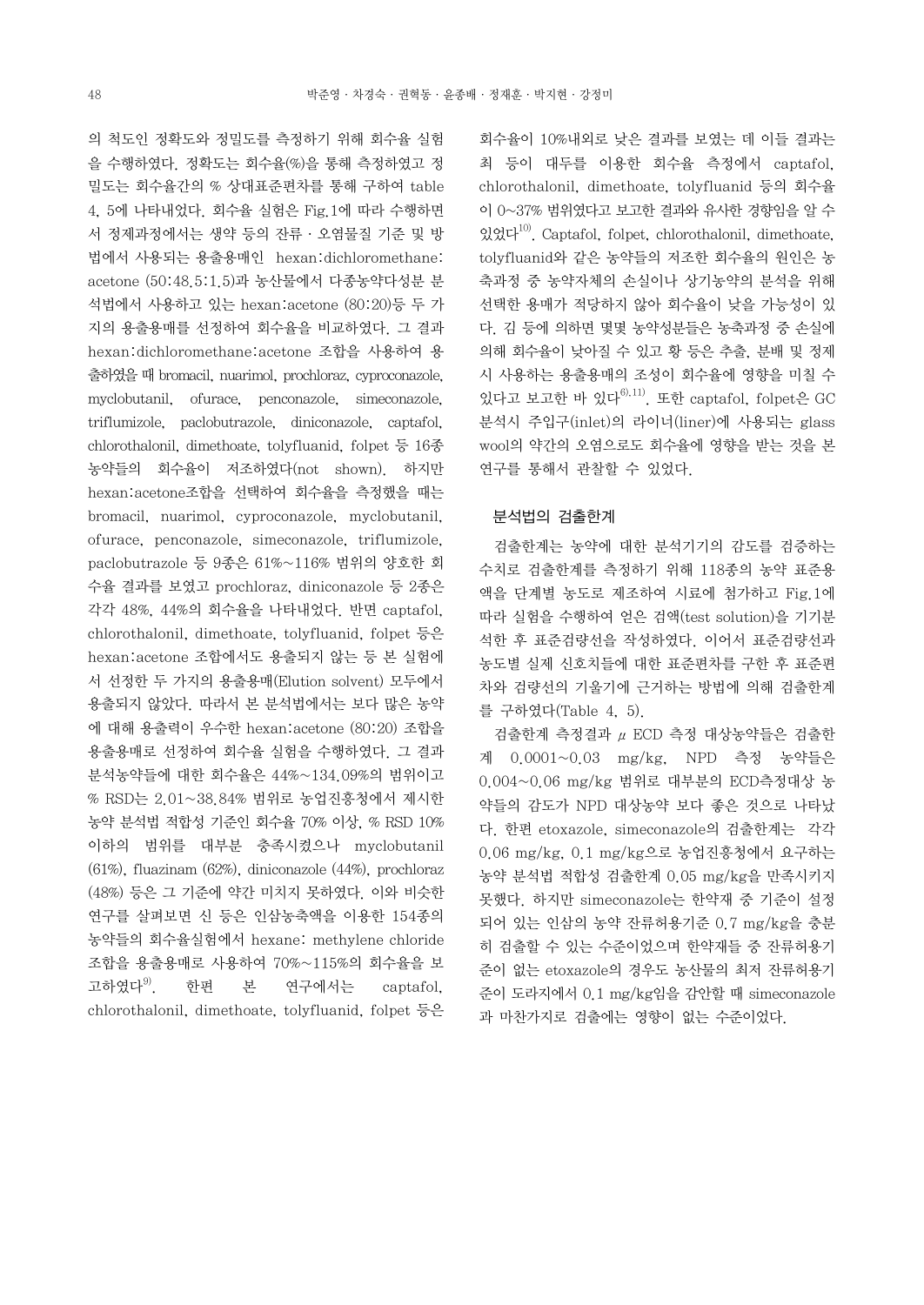Table 4. Recovery rate, % RSD and LOD of pesticides detected with  $\mu$  ECD (n=4)

| Group             | Pesticide                   | Recovery rate (%) | %RSD  | LOD(mg/kg) |
|-------------------|-----------------------------|-------------------|-------|------------|
|                   | Nitrapyrin                  | 107.18            | 9.36  | 0.001      |
|                   | Dimethylvinphos             | 65.51             | 10.02 | 0.01       |
|                   | $\beta$ -BHC                | 90.07             | 2.67  | 0.0002     |
|                   | $\delta$ -BHC               | 85.98             | 12.62 | 0.0006     |
|                   | Chlorpyrifos-methyl         | 91.34             | 3.54  | 0.0001     |
|                   | Dithiopyr                   | 85.66             | 4.37  | 0.0003     |
|                   | Aldrin                      | 99.55             | 9.66  | 0.0002     |
|                   | Penconazole(A)              | 87.46             | 8.25  | 0.004      |
|                   | Folfet                      |                   |       |            |
|                   | Captafol                    | 3.62              |       |            |
|                   | Paclobutrazole(A)           | 88.15             | 12.37 | 0.03       |
| Group-1 $(18)$    | $DDE-PP$                    | 82.53             | 2.96  | 0.0001     |
|                   | $\text{Endrin}(\mathbf{A})$ | 102.70            | 3.74  | 0.001      |
|                   | $DDD-PP$                    | 78.41             | 8.06  | 0.0003     |
|                   | $DDT-OP$                    | 79.62             | 2.94  | 0.0001     |
|                   | $DDT-PP$                    | 105.47            | 9.14  | 0.0006     |
|                   | Phosmet                     | 66.03             | 17.47 | 0.01       |
|                   | Tetradifon                  | 90.80             | 5.18  | 0.001      |
|                   | Mefenacet(A)                | 90.16             | 2.01  | 0.01       |
|                   | Pyrazophos                  | 51.88             | 12.35 | 0.01       |
|                   | Cypermethrin                | 76.90             | 10.79 | 0.005      |
|                   | Pyrimidifen(A)              | 90.24             | 6.43  | 0.01       |
|                   | Ethoprophos                 | 82.04             | 4.97  | 0.003      |
|                   | $\alpha$ -BHC               | 84.17             | 10.29 | 0.0002     |
|                   | Dicloran                    | 85.00             | 2.45  | 0.0002     |
|                   | $\gamma$ -BHC               | 95.42             | 3.85  | 0.0003     |
|                   | Tefluthrin                  | 94.93             | 3.21  | 0.0006     |
|                   | Vinclozolin                 | 86.18             | 4.45  | 0.0003     |
|                   | Propisochlor                | 82.79             | 7.00  | 0.0058     |
|                   | Bromacil(A)                 | 90.32             | 2.27  | 0.002      |
|                   | Malathion                   | 87.93             | 2.31  | 0.008      |
|                   | Tiadimefon                  | 58.81             | 9.73  | 0.003      |
| $Group-2$<br>(24) | Heptachlor-epoxide          | 86.23             | 3.32  | 0.0001     |
|                   | Phenthoate                  | 91.10             | 11.85 | 0.001      |
|                   | Triflumizole(A)             | 116.46            | 9.89  | 0.004      |
|                   | $\alpha$ -endosulfan        | 87.70             | 3.35  | 0.0002     |
|                   | Futolanil                   | 81.00             | 12.40 | 0.02       |
|                   | Dieldrin                    | 88.80             | 0.98  | 0.0002     |
|                   | Thifluzamid                 | 87.95             | 6.55  | 0.0001     |
|                   | Cyflufenamid                | 84.64             | 15.29 | 0.002      |
|                   | $\beta$ -endosulfan         | 99.94             | 10.03 | 0.0008     |
|                   | Iprodione                   | 89.84             | 2.14  | 0.005      |
|                   | Ofurace(A)                  | 73.29             | 32.60 | 0.01       |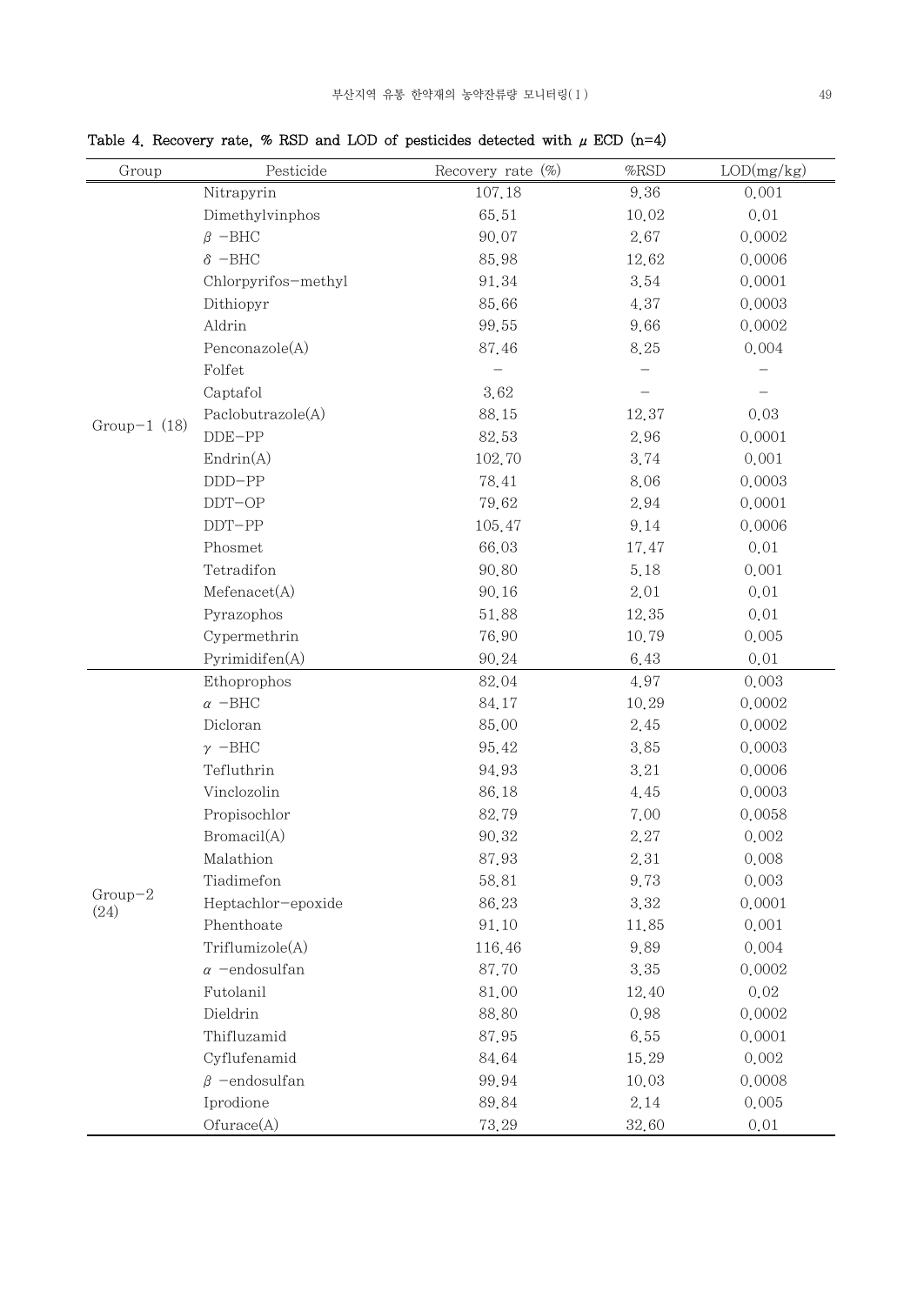| Group             | Pesticide          | Recovery rate (%) | $\%$ RSD | LOD(mg/kg) |
|-------------------|--------------------|-------------------|----------|------------|
| $Group-2$         | Endosulfan-sulfate | 89.87             | 5.88     | 0.001      |
|                   | <b>EPN</b>         | 89.73             | 5.12     | 0.0003     |
|                   | Fenamidone         | 78.75             | 8.11     | 0.0008     |
|                   | Phosalone          | 87.30             | 12.17    | 0.0002     |
|                   | Acrinathrin        | 73.56             | 6.17     | 0.004      |
|                   | Permethrin         | 92.90             | 14.72    | 0.007      |
|                   | Quintozene         | 91.11             | 2.30     | 0.001      |
|                   | Diazinon           | 67.25             | 8.40     | 0.008      |
|                   | Simeconazole(A)    | 115.77            | 38.84    | 0,1        |
|                   | Fenitrothion       | 107.52            | 3.76     | 0.001      |
|                   | Thiazopyr          | 88.99             | 7.89     | 0.002      |
|                   | Dimethoate         | 17.30             |          |            |
|                   | Dicofol            | 122.53            | 3.75     | 0.04       |
|                   | Pendimethalin      | 90.03             | 4.69     | 0.0003     |
| $Group-3$         | Zoximde            | 97.99             | 11.76    | 0.005      |
| (18)              | Chinomethionat     | 76.57             | 7.99     | 0.002      |
|                   | Myclobutanil(A)    | 61.58             | 15.59    | 0.008      |
|                   | Cyproconazole(A)   | 78.53             | 7.99     | 0.05       |
|                   | Chlorbenzilate     | 73.48             | 10.82    | 0.009      |
|                   | Nonachlor          | 83.40             | 2.27     | 0.001      |
|                   | Fluazinam          | 62.70             | 13.17    | 0.01       |
|                   | Nuarimol(A)        | 87.47             | 1.72     | 0.0003     |
|                   | Bifenthrin         | 85.87             | 6.43     | 0.002      |
|                   | Fenvalerate        | 79.22             | 9.97     | 0.0008     |
|                   | Terbutylazine      | 81.17             | 18.46    | 0.09       |
|                   | Tolclofos-methyl   | 92.71             | 13.02    | 0.005      |
|                   | Chlorpyrifos       | 94.11             | 14.72    | 0.004      |
|                   | Fthalide           | 87.90             | 4.83     | 0.001      |
|                   | Procymidone        | 102.16            | 17.97    | 0.003      |
|                   | Methidathion       | 93.89             | 6.26     | 0.01       |
|                   | Chlorothalonil     | 21.62             |          |            |
|                   | Profenofos         | 92.58             | 4.88     | 0.01       |
| $Group-4$<br>(17) | Kresoxim-methyl    | 89.84             | 10.26    | 0.003      |
|                   | Diniconazole       | 44.07             | 6.73     | 0.001      |
|                   | Edifenphos         | 95.90             | 13.53    | 0.009      |
|                   | Bromopropylate     | 84.04             | 9.92     | 0.003      |
|                   | Methoxychlor       | 109.80            | 15.06    | 0.003      |
|                   | Indanofan          | 92.53             | 10.97    | 0.01       |
|                   | Cyhalothrin        | 87.57             | 7.30     | 0.005      |
|                   | Prochloraz(A)      | 48.67             | 17.31    | 0.02       |
|                   | Deltamethrin       | 70.03             | 13.08    | 0.01       |

Table 4. Recovery rate, % RSD and LOD of pesticides detected with  $\mu$  ECD (n=4) (contnued)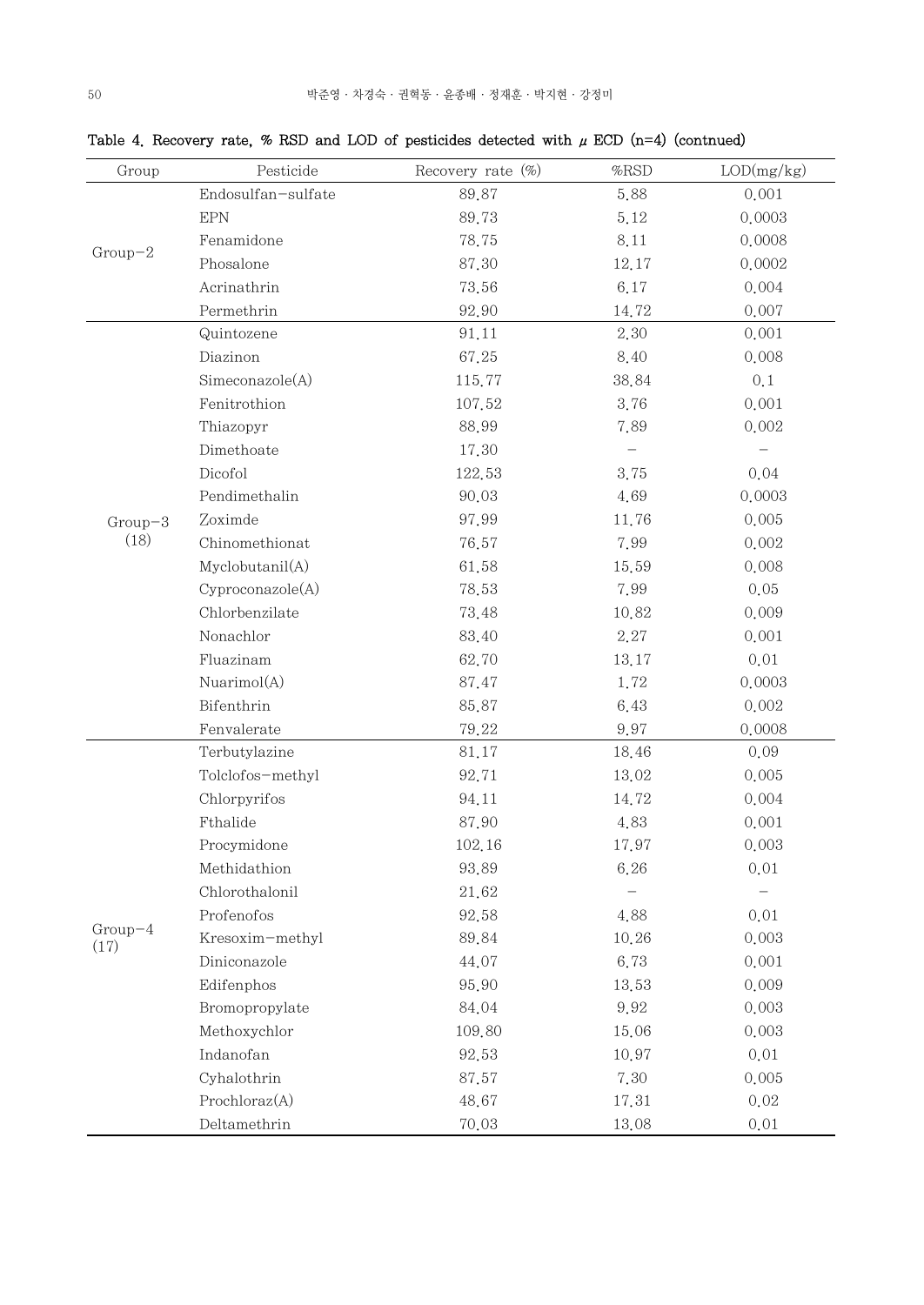| Group             | Pesticide        | Recovery rate $(\%)$ | $%$ RSD | LOD(mg/kg) |
|-------------------|------------------|----------------------|---------|------------|
|                   | Thiometon        | 77.39                | 2.70    | 0.01       |
|                   | Probenazole      | 99.03                | 13.41   | 0.01       |
|                   | Tebupirimfos     | 93.81                | 10.16   | 0.02       |
|                   | Dimethenamid     | 93.92                | 4.95    | 0.01       |
|                   | Parathion-methyl | 94.08                | 2.92    | 0.001      |
|                   | Heptachlor       | 98.06                | 7.61    | 0.004      |
|                   | Parathion        | 93.58                | 6.89    | 0.002      |
|                   | Mecarbam         | 95.29                | 2.01    | 0.004      |
|                   | Dimepiperate     | 88.41                | 8.03    | 0.03       |
| $Group-5$<br>(19) | Fenoxanil        | 90.88                | 12.27   | 0.01       |
|                   | Isoprothiolane   | 88.97                | 1.47    | 0.001      |
|                   | Tolyfluanid      | 14.06                |         |            |
|                   | Chlorfenapyr     | 104.98               | 7.69    | 0.0004     |
|                   | Ethion           | 91.10                | 1.61    | 0.001      |
|                   | Carbophenothion  | 91.33                | 8.17    | 0.002      |
|                   | Fenprophthrin    | 81.82                | 1.72    | 0.001      |
|                   | Azinphos-methyl  | 108.88               | 8.60    | 0.01       |
|                   | Fenarimol        | 71.01                | 1.95    | 0.001      |
|                   | Pyridalyl        | 101.91               | 2.63    | 0.001      |

Table 4. Recovery rate, % RSD and LOD of pesticides detected with  $\mu$  ECD (n=4) (contnued)

## Table 5. Recovery rate, % RSD and LOD of pesticides detected with NPD (n=4)

| Group            | Pesticide         | Recovery rate $(\%)$ | $\%$ RSD | LOD(mg/kg) |
|------------------|-------------------|----------------------|----------|------------|
|                  | Isazofos          | 121.91               | 5.36     | 0.02       |
|                  | Pirimicarb        | 110.26               | 12.79    | 0.01       |
|                  | Pirimiphos-methyl | 119.31               | 9.20     | 0.01       |
| $Group-6$<br>(7) | Fipronil          | 72.01                | 8.53     | 0.02       |
|                  | Fludioxonil       | 77.85                | 5.12     | 0.02       |
|                  | Triazophos        | 81.52                | 11.22    | 0.01       |
|                  | Etoxazole         | 76.85                | 2.93     | 0.06       |
|                  | Fenobucarb        | 92.14                | 3.51     | 0.01       |
|                  | Cadusafos         | 116.15               | 10.83    | 0.01       |
|                  | Iprobenfos        | 113.32               | 14.27    | 0.02       |
| $Group-7$<br>(7) | Esprocarb         | 134.09               | 2.39     | 0.01       |
|                  | Diphenamid        | 100.93               | 2.71     | 0.02       |
|                  | Cyprodinil        | 115.57               | 8.98     | 0.01       |
|                  | Mepronil          | 119.22               | 9.22     | 0.04       |
| $Group-8$<br>(8) | Molinate          | 72.69                | 5.88     | 0.01       |
|                  | Diphenylamine     | 85.32                | 9.43     | 0.02       |
|                  | Diethofencarb     | 128.22               | 1.55     | 0.04       |
|                  | Pirimiphos-ethyl  | 111.03               | 8.62     | 0.004      |
|                  | Isofenphos        | 111.30               | 14.40    | 0.01       |
|                  | Prothiofos        | 119.28               | 4.25     | 0.01       |
|                  | Fenoxycarb        | 130.05               | 4.12     | 0.05       |
|                  | Anilofos          | 129.31               | 6.53     | 0.01       |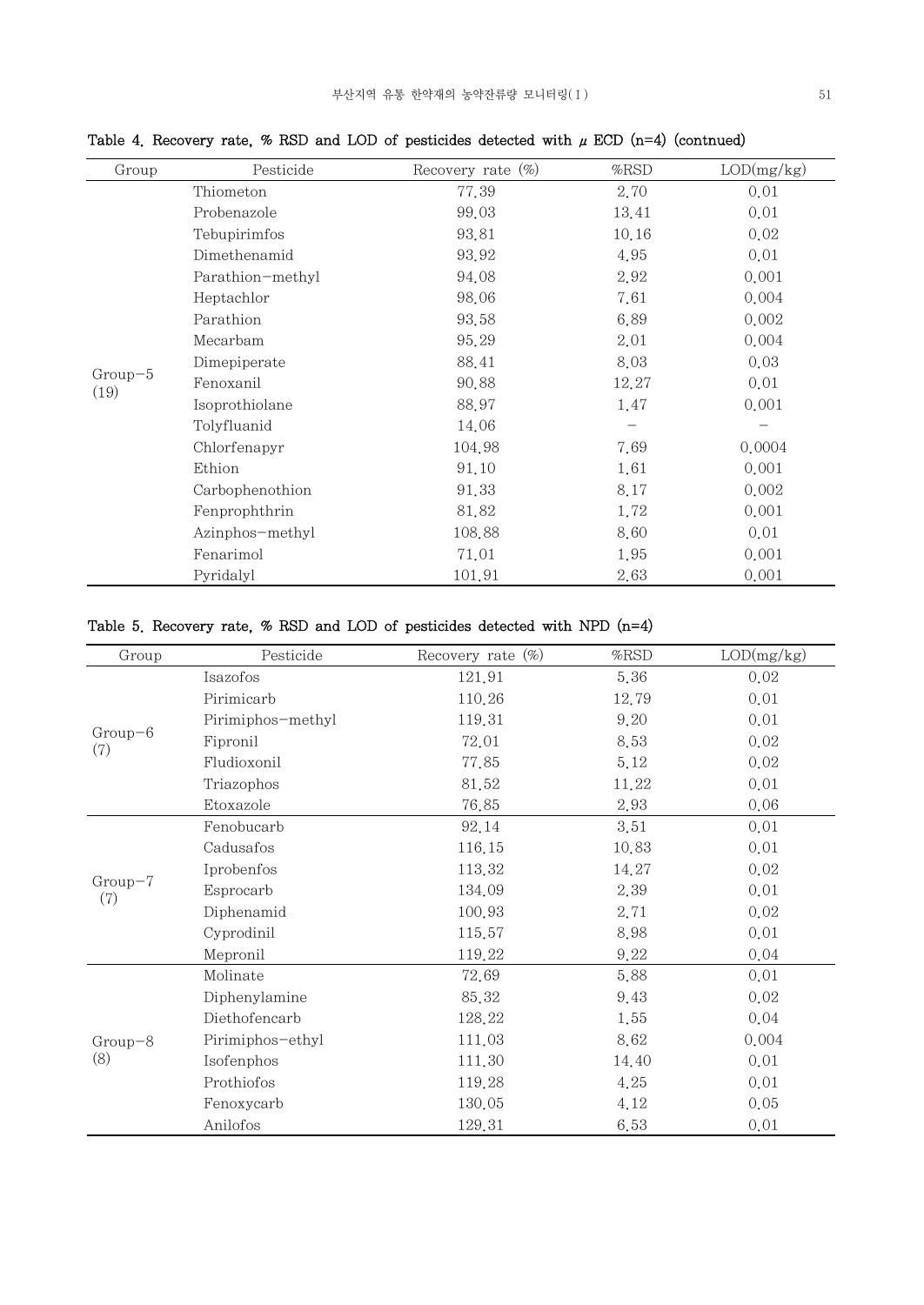#### 한약재 중의 잔류농약 분석

 Table 1에 제시된 한약재들을 대상으로 Fig.1에 따라 acetone으로 추출하여 얻은 상층액을 florisil cartridge 로 정제하여 hexan:acetone (80:20)로 용출하여 얻은 검액을 분석하였다. 기기분석을 위해 극성이 상이한 2개 의 칼럼(HP5, DB17)을 채용하여 Fig. 2, 3에 나타난 바 @일 복용량을 근거로 하여 기준을 산출하였고, 와 같이 μECD (Group1~5), NPD (Group6~8)로 나누 어 분석하였다. 최종적으로 양쪽 칼럼에서 농약표준품의 머무름시간과 일치하는 피크(peak)가 확인된 경우 GC/MSD로 검출여부를 재확인하였다.

 부산지역에서 유통 중인 한약재 132건을 대상으로 113 종의 대한 농약 잔류량을 조사한 결과 2건의 국내산 택사 (Alismatis Rhizoma)에서 isoprothiolane 1회, total endosulfan 2회, 산사(Crataegi Fructus)에서 fenpropathirn 1회 (0.02 mg/kg) 등 3종류의 농약이 검출되었고 택사에 서 검출된 2종의 농약들인 endosulfan은 각각 2.1 mg/kg, 0.8 mg/kg이 검출되어 모두 기준을 초과했고 isoprothiolane 역시 3.3 mg/kg이 검출되어 기준을 초과 하였다(Fig. 4). 하지만 endosulfan의 경우 GC/MSD scan mode로는 검출이 확인되지 않아 감도가 상대적으로 뛰어난 SIM (selected ion monitoring) mode를 사용하여 검출을 최종확인 할 수 있었지만(Fig. 5) isoprothiolane 은 endosulfan과 다르게 GC/MS scan mode를 통해 얻 은 isoprothiolane 표준품 EI (electron ionization) mass spectra와 택사에서 검출된 isoprothiolane의 spetra을 비교 하여 검출을 재확인할 수 있었다(Fig. 6). 두 농약간의 이 런 차이는 절대검출량의 차이 뿐 아니라 endosulfan의 경 우 GC/MS의 이온화에너지에 의해 생성되는 이온조각 (ion fragment)들의 수가 isoprothiolane과 비교했을 때 보다 상대적으로 많이 생성되어 endosulfan의 감도가 낮 아지면서 GC/MS scan mode에서 검출이 되지 않았을 가 능성이 있다. Endosulfan은 1956년에 개발된 cyclodiene 계 농약으로서 DDT, BHC, heptachlor 등과 같이 유기염 소계 농약에 속하며 화학적, 생물학적, 광학적으로 환경 중 가능한 농약들을 회수율과 검출한계실험을 통해 평가하였다. 분해가 잘 일어나지 않는 유기화합물인 POP (persistent Organic Pollutant)로써 환경 및 인체에 위험한 물질로 알 려져 있다<sup>12)</sup>. Isoprothiolane은 벼의 도열병 방제약제로 서 살충작용도 있는 것으로 알려져 있어 벼멸구의 밀도를 감소시키는 유기유황계 농약이다<sup>13)</sup>.

 현재 우리나라에서는 40여 품목의 한약재들에서 각각 4~25여종의 농약에 대해서만 잔류허용기준이 설정되어 있고 만약 기준이 설정되지 않은 농약의 검출 시에는 유럽 약전에 등재된 "Pesticide residues" 항의 기준을 적용 하거나 일일 섭취허용량, 평균체중, 일일 복용량을 바탕으 로 하여 기준을 계산하는 등의 가이드라인이 제시되어 있 다 4). 본 연구에서는 endosulfan의 경우 택사에 대한 잔류 허용기준이 설정되어 있었으나 isoprothiolane의 경우에 fenpropathrin의 경우는 유럽약전의 Pesticide residues 항의 기준을 근거로 하여 적부를 판정하였다. 본 연구와 비슷한 연구내용을 살펴보면 이 등은 광주지역에서 유통되 는 한약재 153건 중 천궁 2건에서 endosulfan이 잔류허용 기준치를 초과하여 검출되었으며 5건의 한약재에서 8종의 농약성분이 검출되었는데 모두 기준이 설정되어 있지 않아 적부판정이 불가능하였다고 보고하였고, 조 등은 경동시장 에서 유통 중인 한약재 16종 251건에 대해 18종의 농약을 분석한 결과 9건에서 농약이 검출되었으며 그 중 BHC를 제외한 나머지 농약들은 한약재에 대한 기준이 설정되어 있지 않는 항목들이었다고 보고한 바 있다 $^{20,14)}$ .

 따라서 본 연구에서의 결과와 상기 인용된 여러 결과들 은 앞으로도 안전한 한약재가 유통될 수 있도록 잔류농약 에 대한 지속적인 모니터링의 필요성을 시사하고 있으며 또한 한약재 사용량이 많은 우리나라 실정에 맞게끔 최근 한약재에 많이 사용되고 있는 농약들에 대한 잔류기준 설 정의 필요성이 증가하고 있는데 본 연구에서 얻어진 여러 결과들은 이런 기준 설정 과정에서 중요한 기초자료가 될 것으로 사료된다.

#### 요 약

 본 연구에서는 2011년 부산 지역에서 유통되고 있는 한 약재 132건에 대해 농약잔류 수준을 조사하였다. 먼저 118종의 농약들을 선정하여 현재 식품의약품안전청에서 고시하고 있는 한약재 중 잔류농약 분석법에 의해 분석이 그 결과 captafol, folpet, chlorothalonil, dimethoate, 44~134% 범위였고 검출한계는 simeconazole (0.1 mg/kg)을 제외한 대부분 농약이 0.001~0.06 mg/kg 수 준으로 나타나는 등 113종의 농약들이 분석대상으로 적합 한 것으로 조사되었다.

 본 연구에서 조사된 132건의 한약재 중 2건의 국내산 택사에서 endosulfan 2회, isoprothiolane 1회, 수입산 산사에서 fenpropathirn 1회 등 3종의 농약이 검출되었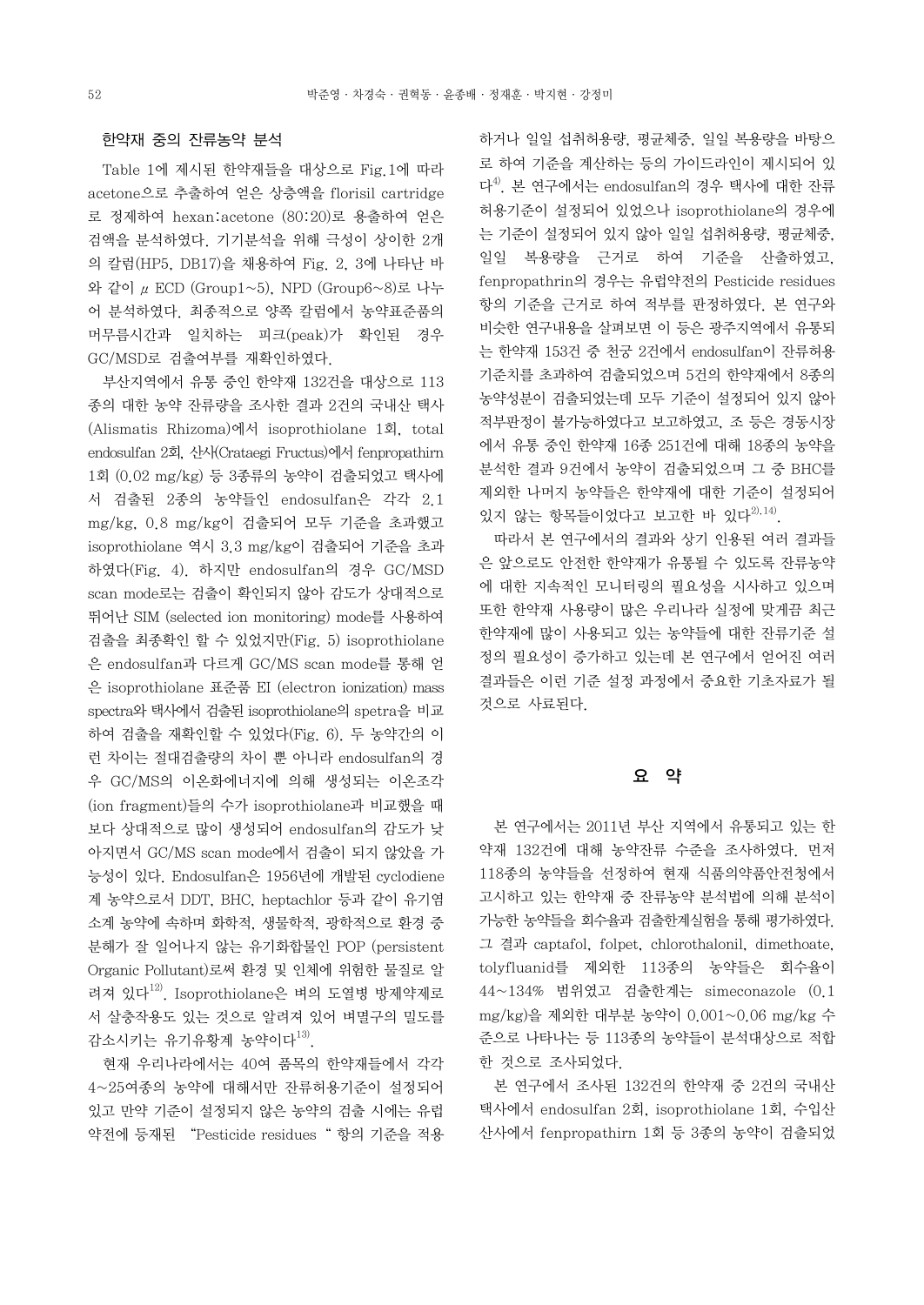으며 이 중 택사에서 검출된 endosulfan은 각각 2.1 mg/kg,  $0.8 \text{ mg/kg}$ , isoprothiolane $\frac{8}{11}$  3.3 mg/kgo] 검출되어 잔류허용기준을 초과하였다. 산사에서 검출된 fenpropathrin은 0.02 mg/kg이 검출되어 잔류허용기 준 이하였다. 한편 택사에서 검출된 endosulfan의 경우 해당 잔류허용기준이 설정되어 있었지만 isoprothiolane 및 산사에서 검출된 fenpropathrin의 경우 기준이 설정 되어 있지 않아 가공식품의 잔류농약 잠정기준에 따라 적 부를 판단하였다.





Fig. 5. SIM chromatograms of endosulfan in GC/MS (A: in acetone; (B): in Taek-sa (Alismatis Rhizoma)).



Fig. 6. TIC (total-ion chromatogram) (A) and typical mass spectra of isoprothiolane (B) in GC/MS.